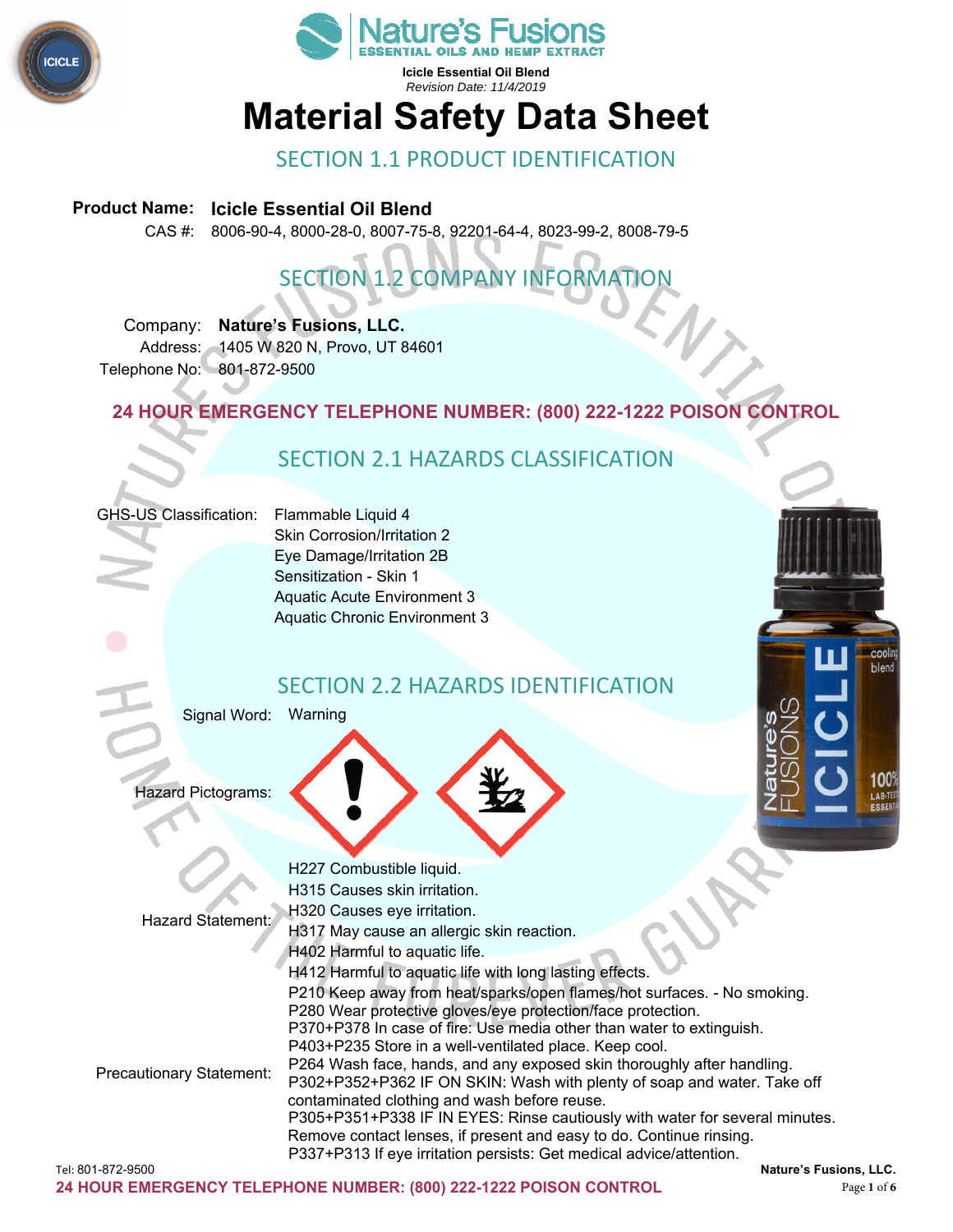



**Icicle Essential Oil Blend**  *Revision Date: 11/4/2019*  P261 Avoid breathing dust/fume/gas/mist/vapors/spray. P272 Contaminated work clothing should not be allowed out of the workplace. P333+P313 If skin irritation or rash occurs: Get medical advice/attention. P363 Wash contaminated clothing before reuse. P273 Avoid release to the environment. P501 Dispose of contents/container in accordance with local/regional/national/international regulations.

# SECTION 2.3 OTHER HAZARDS INDENTIFICATION

Other Hazards: Toxic to aquatic life with long lasting effects. Toxic to aquatic life.

# TION: 3. COMPOSITION / INFORMATION INGREDIE

| <b>Content</b>                  | CAS#       | EC#            | <b>Concentration</b> |
|---------------------------------|------------|----------------|----------------------|
| <b>Peppermint Essential Oil</b> | 8006-90-4  | 282-015-4      | $15\% - 40\%$        |
| Lavender Essential Oil          | 8000-28-0  | 289-995-2      | $15% - 40%$          |
| <b>Bergamot Essential Oil</b>   | 8007-75-8  | 289-612-9      | $5\% - 25\%$         |
| <b>Eucalyptus Essential Oil</b> | 92201-64-4 | 295-995-3      | $5\% - 25\%$         |
| <b>Pine Essential Oil</b>       | 8023-99-2  | <b>Unknown</b> | $5\% - 25\%$         |
| <b>Spearmint Essential Oil</b>  | 8008-79-5  | 283-656-2      | $5\% - 25\%$         |



 $\frac{1}{3}$ pecified chemical identity and/or exact percentage of composition has been withheld as a trade secret.

# SECTION 4.1 NECESSARY FIRST AID MEASURES

| Eye Contact: Wash thoroughly with soft, clean water for 15 minutes holding eye lids open. If eye irritation |
|-------------------------------------------------------------------------------------------------------------|
| persists: Get medical advice/attention.                                                                     |
| Inhalation: Allow the victim to rest. Get medical advice/attention if you feel unwell. Move to fresh air.   |
| Ingestion: DO NOT induce vomiting. Do not give patient anything orally.                                     |
| Skin Contact: Remove/Take off immediately all contaminated clothing. Wash skin with plenty of water.        |

## SECTION 4.2 SYMPTOMS

Eye Contact: Splashes in the eyes may cause irritation and reversible local damage. Inhalation: No additional information available. Ingestion: No additional information available. Skin Contact: May cause an allergic skin reaction. May cause irreversible damage to skin: namely inflammation of the skin or the formation of erythema and eschar or oedema following exposure up to four hours. Repeated or prolonged contact with the product may lead to

removal of natural fats from the skin resulting in non-allergic contact dermatitis and absorption through the skin.

## SECTION 4.3 OTHER FIRST AID MEASURES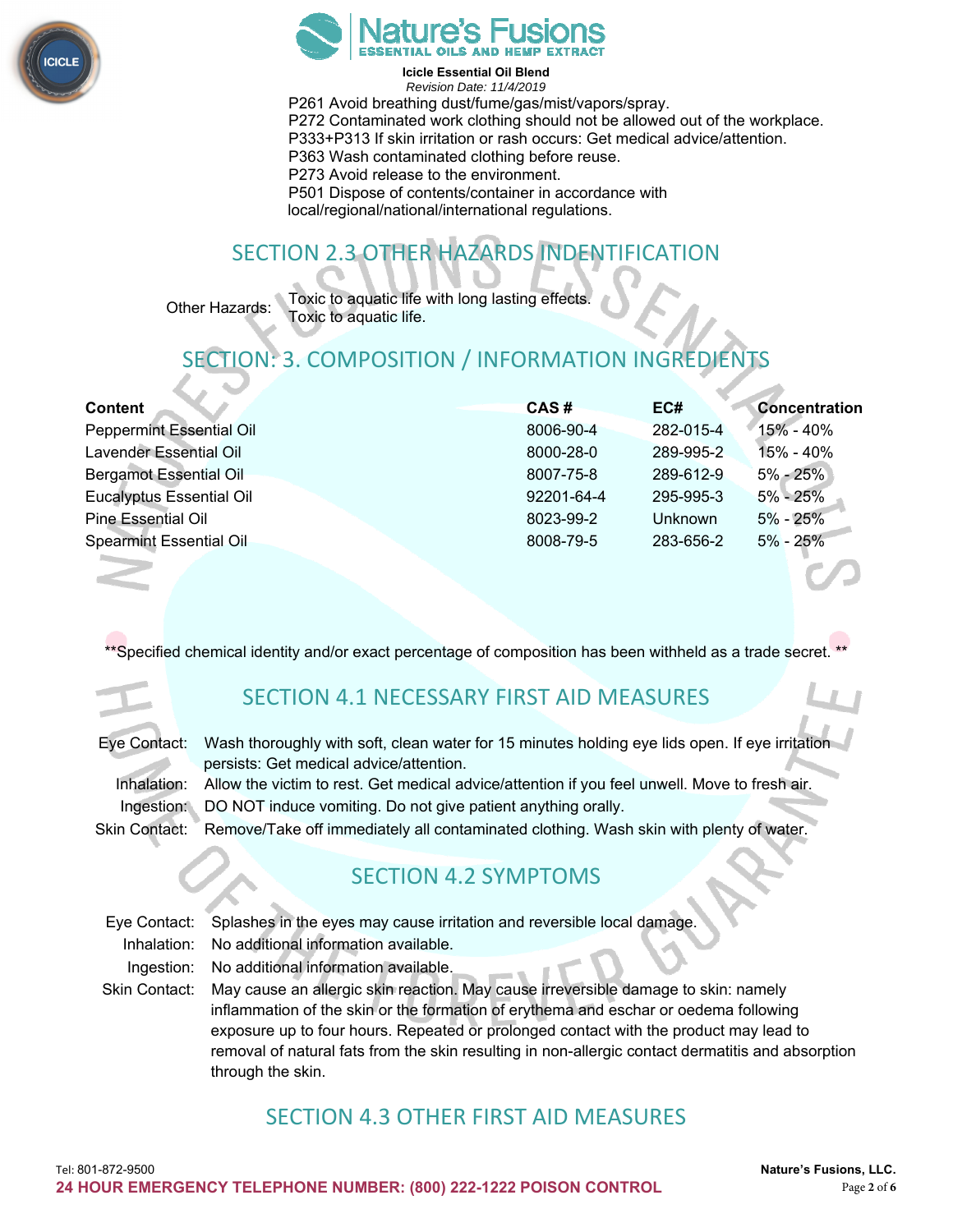



Medical Attention/Special Treatment: Treat symptomatically.

# SECTION 5.1 EXTINGUISHING

Suitable Extinguishing media: CO2. Foam. Dry Chemical. Unsuitable Extinguishing media: Water.

# SECTION 5.2 SPECIAL HAZARDS

Special Hazards Arising from Chemical: Fire hazard: A fire will often produce a thick black smoke. Do not breathe smoke. Exposure to decomposition products may be hazardous to health.

Reactivity: In the event of a fire, carbon monoxide can be formed. In the event of a fire, carbon dioxide may be formed.

### SECTION 5.3 FIRE FIGHTING MEASURES

| Firefighter Instructions:         |
|-----------------------------------|
| ▶ Protection during firefighting: |

No additional information available. Do not breathe smoke. Keep in a cool, well-ventilated place away from heat. Remove ignition sources.

## SECTION 6.1 ACCIDENTAL RELEASE MEASURES

| Personal Precautions: Wear respirator, gloves, and eye protection. Avoid inhalation and |  |
|-----------------------------------------------------------------------------------------|--|
| contact with skin and eyes.                                                             |  |
| Protective equipment: Wear recommended personal protective equipment.                   |  |
| Environmental Precautions: Do not allow to enter drains or water courses.               |  |

# SECTION 6.2 ACCIDENTAL RELEASE CLEANING MEASURES

Methods and Material for Cleaning Up: Absorb spilled material with sand or earth. For large spills, confine the spill in a dike and charge it with went sand or earth for subsequent safe disposal.

# SECTION 7.1 PRECAUTIONS FOR HANDLING

Precautions for handling: Avoid contact with skin, eyes, and clothing. Do not eat, drink, or smoke when using this product.

# SECTION 7.2 CONDITIONS FOR SAFE STORAGE

Conditions for safe storage: Always keep in packaging made of an identical material to the original. To minimize degradation, avoid prolonged exposure of the material to air. Keep away from heat, hot surfaces, sparks, open flames and other ignition sources. No smoking.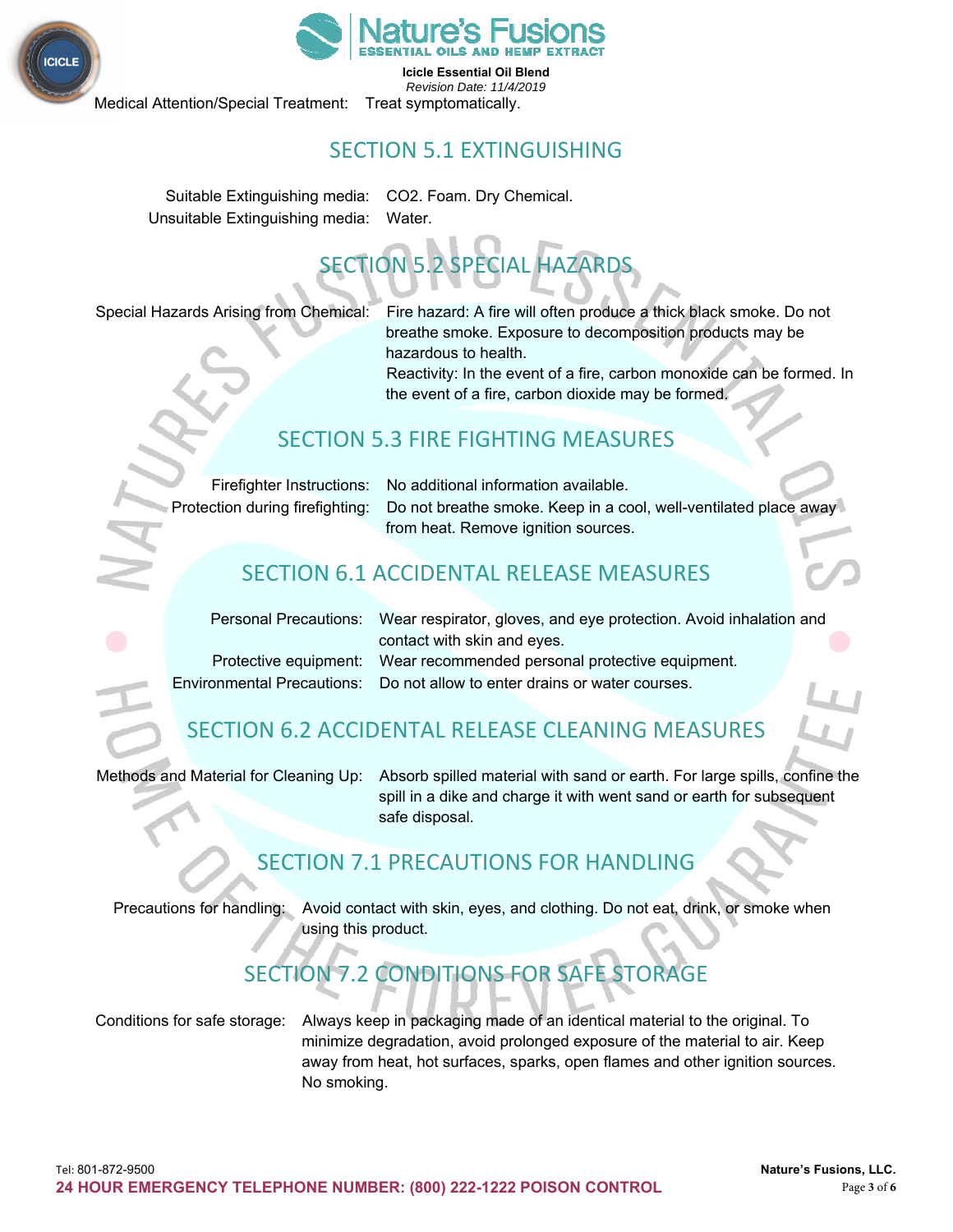



#### SECTION 8.1 EXPOSURE AND ENGINEERING CONTROLS

PEL, ACGIH, TLV exposure limit: No additional information available. Appropriate engineering controls: Shower. Eyewash stations. Ventilation systems.

### SECTION 8.2 PERSONAL PROTECTION/EQUIPMENT

Eye/Face Protection: Use tightly sealed goggles. Environmental Exposure Control: Avoid discharging into drains.

Hand Protection: Wear protective gloves. Skin and Body Protection: Wear protective clothing. Respiratory Protection: No additional information available.

## SECTION 8.3 ADDITIONAL INFORMATION

Other: No additional information available.

## SECTION 9.1 PHYSICAL PROPERTIES

Physical State: Liquid.

Appearance: Colorless to slight yellow liquid. Odor: Minty with slight woody undertone. Odor Threshold: No data available.

# SECTION 9.2 CHEMICAL PROPERTIES

pH: No data available. Melting Point/Freezing Point: No data available. Boiling Point: No data available. Flash Point: 64.3° C Evaporation Rate: No data available. Flammability (solid, gas): No data available. Explosive limits: No data available. Vapor Pressure: No data available. Vapor Density: No data available. Specific Gravity: 0.800 - 0.942 @ 20° C (68° F) Solubility: Soluble in alcohol and oils. Insoluble in water. Partition coefficient: No data available. (n-octanol/water) Autoignition Temp: No data available. Decomposition Temp: No data available. Viscosity: No data available.

## SECTION 10. STABILITY AND REACTIVITY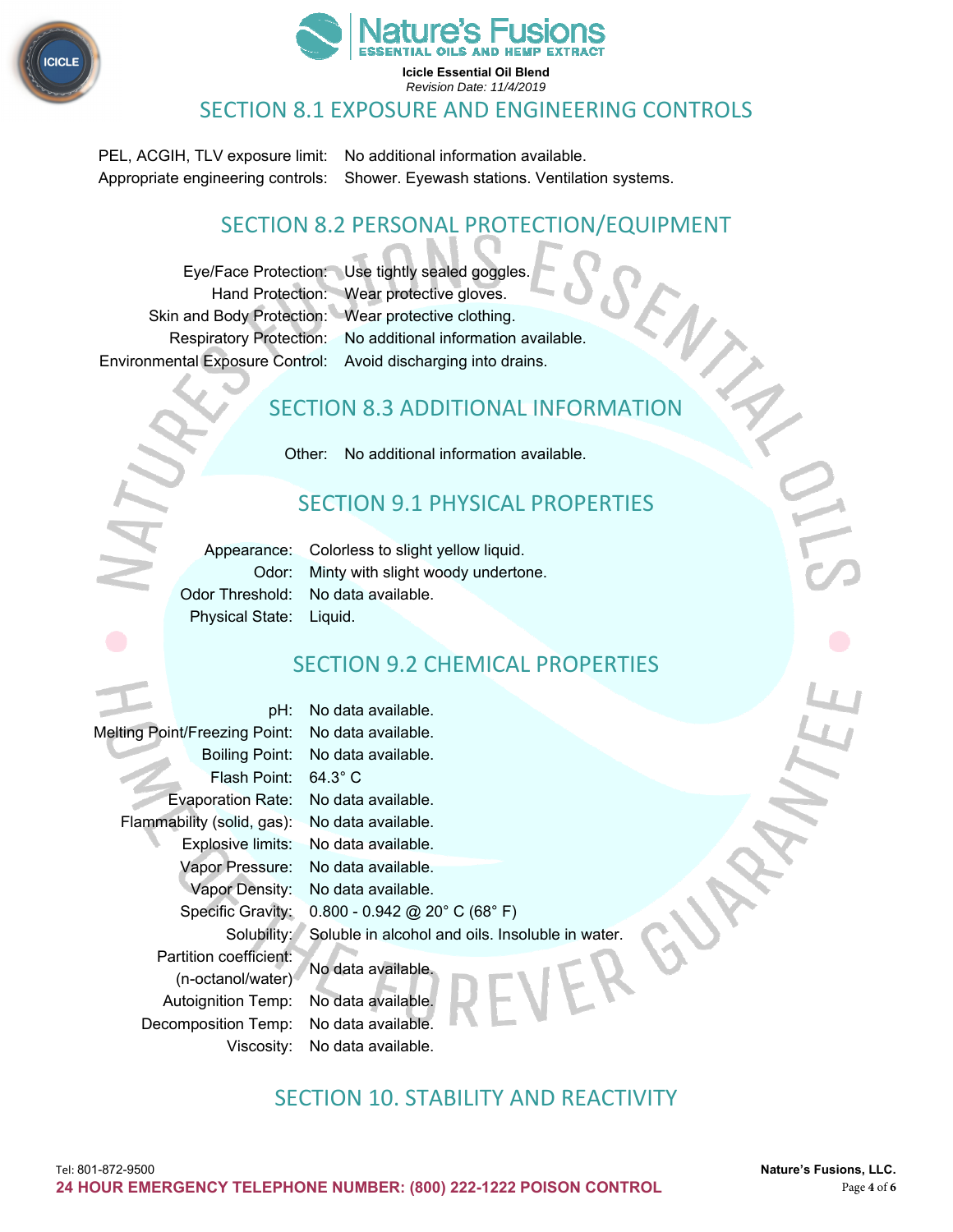



Hazardous Combustion CO2. CO. or Decomposition Products:

Reactivity: No additional information available. Chemical Stability: Stable under normal conditions of use. Hazardous Reactions: No additional information available. Incompatible Materials: No additional information available.

# TION 11.1 ROUTES OF EXPOSURE

Inhalation: Sensitization possible through skin contat. Skin Contact: Irritant to skin and mucous membranes. Eye Contact: Splashes in the eyes may cause irritation and reversible local damage. Ingestion: May be harmful if swallowed. May result in allergic dermatitis, hallucination, ataxia, diarrhea, central nervous system depression, sleep or coma.

## SECTION 11.2 RELATED SYMPTOMS

|  | Inhalation: Refer to section 4.2   |  |
|--|------------------------------------|--|
|  | Skin Contact: Refer to section 4.2 |  |
|  | Eye Contact: Refer to section 4.2  |  |
|  | Ingestion: Refer to section 4.2    |  |

# SECTION 11.3 OTHER TOXICOLOGICAL INFORMATION

Delayed/Chronic Effects: May cause allergic reactions on skin, may result in difficulty breathing. Toxicity: No additional information available. Carcinogenic: Not Carcinogenic.

## SECTION 12.1 ECOLOGICAL INFORMATION

Eco-toxicity: Do not allow into drains or water courses. Harmful to aquatic life. Persistence and Degradability: No additional information available. Bio-accumulative: No additional information available. Mobility in Soil: No additional information available.

# SECTION 12.2 OTHER ECOLOGICAL INFORMATI

Other Adverse Effects: No additional information available.

# SECTION 13. DISPOSAL CONSIDERATION

Waste Disposal Method: Must not be disposed of together with household garbage. Do not allow product to reach sewage system. Contaminated Packaging Disposal Method: Disposal must be made according to official regulations.

Tel: 801-872-9500 **Nature's Fusions, LLC. 24 HOUR EMERGENCY TELEPHONE NUMBER: (800) 222-1222 POISON CONTROL** Page **5** of **6**